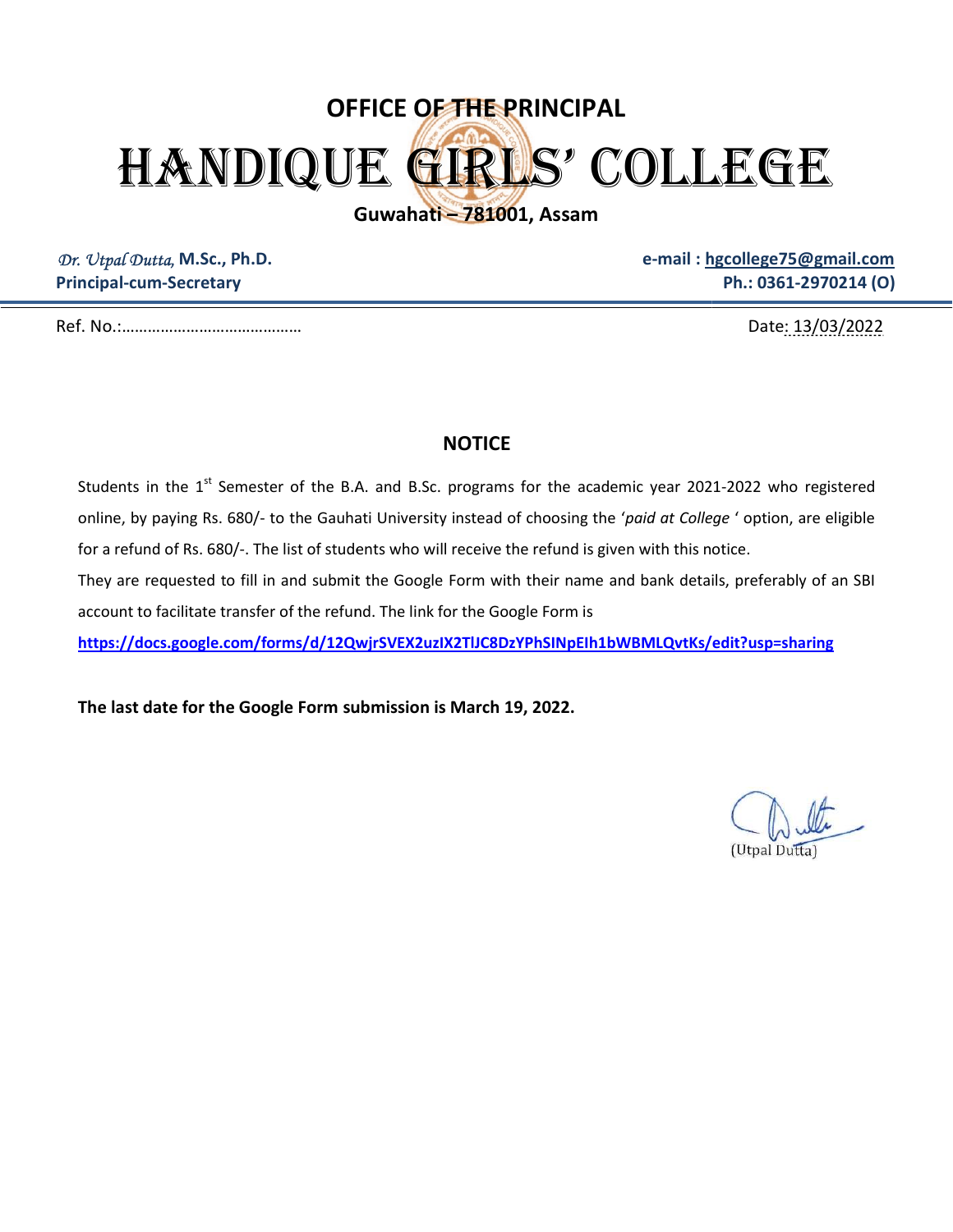## Handique Girls' College :: GU Registration 2021-2022

List of students who are eligible for refund of GU Registration Fee as they have paid their G.U. Registration Fee online at the time of Registration Form Fill up and also paid the same fee while taking admission.

| SI<br>No       | Roll<br>No. | Name                       | Application<br>No. | Refund<br>Amount | Course              |
|----------------|-------------|----------------------------|--------------------|------------------|---------------------|
| 1              | 436         | Abhilasha Laskar           | A21099608          | ₹680.00          | <b>BA Honours 1</b> |
| $\overline{2}$ | 310         | Afsa Anjum                 | A21088678          | ₹680.00          | <b>BA Honours 1</b> |
| 3              | 308         | Akashi Hazarika            | A21093465          | ₹680.00          | <b>BA Honours 1</b> |
| 4              | 97          | Anamika Dey                | A21087586          | ₹680.00          | <b>BA Honours 1</b> |
| 5              | 248         | Anannya Gogoi              | A21089697          | ₹680.00          | <b>BA Honours 1</b> |
| 6              | 619         | Ananya Das                 | A21095420          | ₹680.00          | <b>BA Honours 1</b> |
| 7              | 41          | Ananya Deka                | A21101682          | ₹680.00          | <b>BA Honours 1</b> |
| 8              | 420         | Ananya Nath                | A21107121          | ₹680.00          | <b>BA Honours 1</b> |
| 9              | 631         | Anisha Ahmed               | A21097304          | ₹680.00          | <b>BA Honours 1</b> |
| 10             | 369         | Anisha Choudhury           | A21089741          | ₹680.00          | <b>BA Honours 1</b> |
| 11             | 140         | Anjali Deka                | A21098320          | ₹680.00          | <b>BA Honours 1</b> |
| 12             | 106         | Anjali Kumari              | A21088519          | ₹680.00          | <b>BA Honours 1</b> |
| 13             | 562         | Ankita Bharali             | A21115678          | ₹680.00          | <b>BA Honours 1</b> |
| 14             | 377         | Ankita Phukan              | A21092927          | ₹680.00          | <b>BA Honours 1</b> |
| 15             | 281         | Anuja Boro                 | A21114866          | ₹680.00          | <b>BA Honours 1</b> |
| 16             | 184         | Anushka Barman             | A21087126          | ₹680.00          | <b>BA Honours 1</b> |
| 17             | 204         | Anushka Thakuria           | A21087575          | ₹680.00          | <b>BA Honours 1</b> |
| 18             | 386         | Anuska Parasar Chakravarty | A21131275          | ₹680.00          | <b>BA Honours 1</b> |
| 19             | 617         | Arpita Saha                | A21090119          | ₹680.00          | <b>BA Honours 1</b> |
| 20             | 626         | Ayesha Rafiqul Islam       | A21124646          | ₹680.00          | <b>BA Honours 1</b> |
| 21             | 142         | Aysha Siddika              | A21099461          | ₹680.00          | <b>BA Honours 1</b> |
| 22             | 48          | Banashree Baishya          | A21116481          | ₹680.00          | <b>BA Honours 1</b> |
| 23             | 466         | Banasmita Das              | A21183932          | ₹680.00          | <b>BA Honours 1</b> |
| 24             | 490         | Banasri Mali               | A21115980          | ₹680.00          | <b>BA Honours 1</b> |
| 25             | 130         | Bandita Deka               | A21117838          | ₹680.00          | <b>BA Honours 1</b> |
| 26             | 383         | Barbee Sharma              | A21119090          | ₹680.00          | <b>BA Honours 1</b> |
| 27             | 494         | Benisha Johori             | A21093563          | ₹680.00          | BA Honours 1        |
| 28             | 201         | Bhabna Talukdar            | A21092615          | ₹680.00          | <b>BA Honours 1</b> |
| 29             | 375         | Bhagyashree Mazumdar       | A21095045          | ₹680.00          | <b>BA Honours 1</b> |
| 30             | 46          | Bhagyasmita Talukdar       | A21088383          | ₹680.00          | <b>BA Honours 1</b> |
| 31             | 63          | <b>Bhanita Choudhury</b>   | A21092775          | ₹680.00          | <b>BA Honours 1</b> |
| 32             | 315         | Bhaswati Barman            | A21097206          | ₹ 680.00         | <b>BA Honours 1</b> |
| 33             | 582         | Bhaswati Deka              | A21099577          | ₹680.00          | <b>BA Honours 1</b> |
| 34             | 103         | Bhavana Devi               | A21116785          | ₹680.00          | <b>BA Honours 1</b> |
| 35             | 311         | <b>Bhayolina Sonowal</b>   | A21097188          | ₹680.00          | <b>BA Honours 1</b> |
| 36             | 290         | Bhitali Baishya            | A21108338          | ₹680.00          | <b>BA Honours 1</b> |
| 37             | 218         | Bidisha Bujarbaruah        | A21092830          | ₹680.00          | <b>BA Honours 1</b> |
| 38             | 86          | Bipasa Saha Roy            | A21108213          | ₹680.00          | <b>BA Honours 1</b> |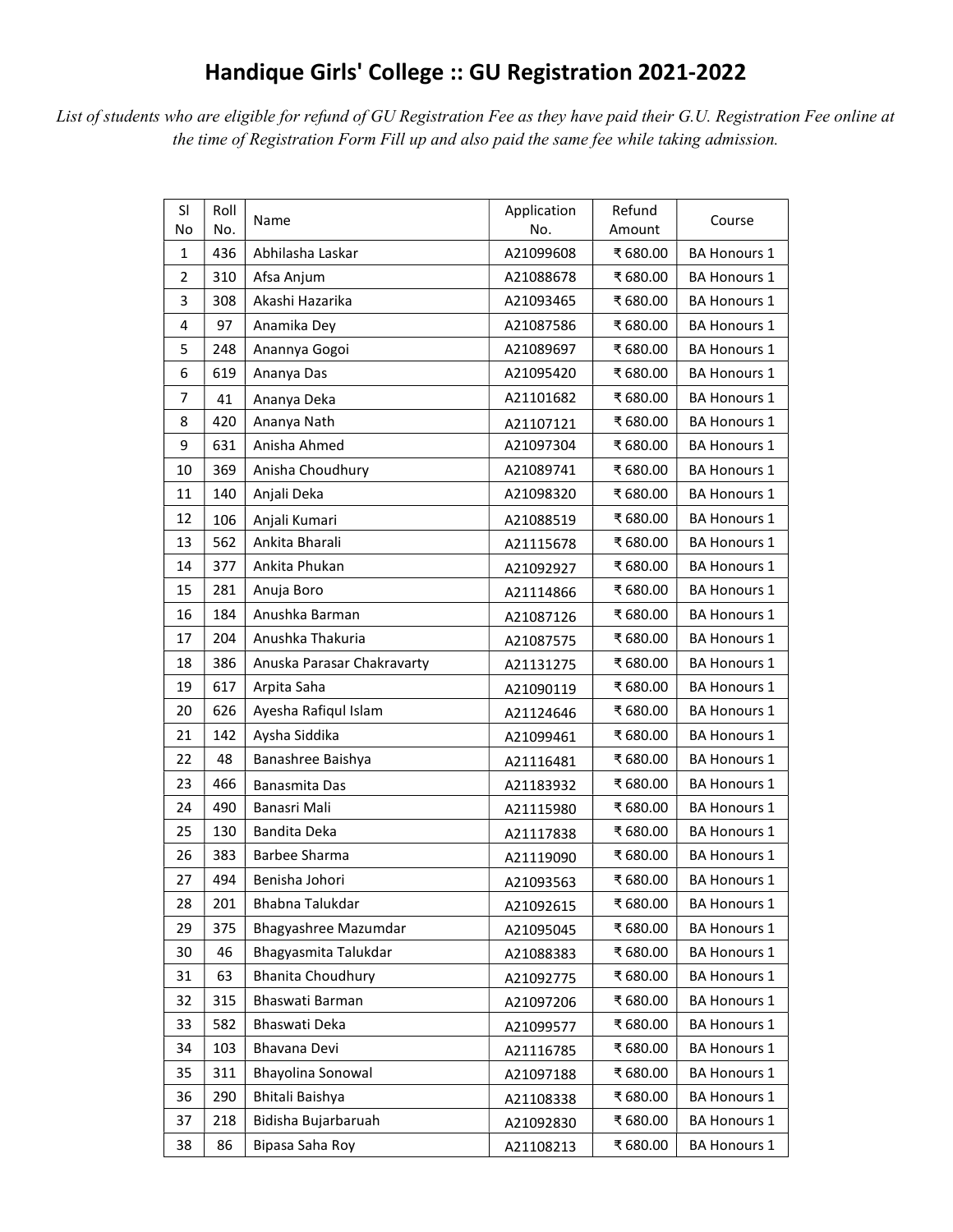| <b>SI</b> | Roll | Name                  | Application | Refund  | Course              |
|-----------|------|-----------------------|-------------|---------|---------------------|
| No        | No.  |                       | No.         | Amount  |                     |
| 39        | 495  | Biva Rani Das         | A21086192   | ₹680.00 | <b>BA Honours 1</b> |
| 40        | 627  | Blanchi Sahu Sinha    | A21117720   | ₹680.00 | <b>BA Honours 1</b> |
| 41        | 214  | Chakidipta Baruah     | A21090032   | ₹680.00 | <b>BA Honours 1</b> |
| 42        | 577  | Darshita Bharadwaj    | A21104541   | ₹680.00 | <b>BA Honours 1</b> |
| 43        | 585  | Deepsikha Sarma       | A21104341   | ₹680.00 | <b>BA Honours 1</b> |
| 44        | 382  | Demale Haflongbar     | A21115908   | ₹680.00 | <b>BA Honours 1</b> |
| 45        | 415  | Devikha Basumatary    | A21087486   | ₹680.00 | <b>BA Honours 1</b> |
| 46        | 507  | <b>Dharitri Teron</b> | A21115512   | ₹680.00 | <b>BA Honours 1</b> |
| 47        | 298  | Dhoritri Gogoi        | A21108974   | ₹680.00 | <b>BA Honours 1</b> |
| 48        | 289  | Dhrupadi Talukdar     | A21091634   | ₹680.00 | <b>BA Honours 1</b> |
| 49        | 176  | Dikshita Parasar      | A21108242   | ₹680.00 | <b>BA Honours 1</b> |
| 50        | 614  | Dikshita Talukdar     | A21095975   | ₹680.00 | <b>BA Honours 1</b> |
| 51        | 251  | Dimpi Das             | A21099047   | ₹680.00 | <b>BA Honours 1</b> |
| 52        | 484  | Dimpi Sonowal         | A21100902   | ₹680.00 | <b>BA Honours 1</b> |
| 53        | 491  | Dipandita Das         | A21100210   | ₹680.00 | <b>BA Honours 1</b> |
| 54        | 119  | Divya Bora            | A21088464   | ₹680.00 | <b>BA Honours 1</b> |
| 55        | 104  | Dixita Hazarika       | A21095964   | ₹680.00 | <b>BA Honours 1</b> |
| 56        | 559  | Dorothy Khaund        | A21088599   | ₹680.00 | <b>BA Honours 1</b> |
| 57        | 297  | Duwari Nath           | A21126697   | ₹680.00 | <b>BA Honours 1</b> |
| 58        | 563  | Eli Chakma            | A21095985   | ₹680.00 | <b>BA Honours 1</b> |
| 59        | 237  | Eubee Kashyap         | A21094425   | ₹680.00 | <b>BA Honours 1</b> |
| 60        | 121  | Gargee Bhattacharjee  | A21094831   | ₹680.00 | <b>BA Honours 1</b> |
| 61        | 111  | Gitashree Baishya     | A21095661   | ₹680.00 | <b>BA Honours 1</b> |
| 62        | 241  | Gourima Borah         | A21116178   | ₹680.00 | <b>BA Honours 1</b> |
| 63        | 621  | Harshita Kalita       | A21088839   | ₹680.00 | <b>BA Honours 1</b> |
| 64        | 565  | Harshita Parashar     | A21099055   | ₹680.00 | <b>BA Honours 1</b> |
| 65        | 512  | Ibaineile Zanme       | A21107917   | ₹680.00 | <b>BA Honours 1</b> |
| 66        | 96   | Indira Borgohain      | A21088363   | ₹680.00 | <b>BA Honours 1</b> |
| 67        | 545  | Isshita Das           | A21101485   | ₹680.00 | <b>BA Honours 1</b> |
| 68        | 472  | Jeena Bharali         | A21110922   | ₹680.00 | <b>BA Honours 1</b> |
| 69        | 210  | Jenny Bora            | A21114032   | ₹680.00 | <b>BA Honours 1</b> |
| 70        | 29   | Jina Seal             | A21090649   | ₹680.00 | <b>BA Honours 1</b> |
| 71        | 39   | Jinti Deka            | A21089546   | ₹680.00 | <b>BA Honours 1</b> |
| 72        | 238  | Jonmani Gayari        | A21099603   | ₹680.00 | <b>BA Honours 1</b> |
| 73        | 374  | Juhi Chourasiya       | A21105577   | ₹680.00 | <b>BA Honours 1</b> |
| 74        | 304  | Jumi Das              | A21099221   | ₹680.00 | <b>BA Honours 1</b> |
| 75        | 480  | Junita Chakma         | A21088005   | ₹680.00 | <b>BA Honours 1</b> |
| 76        | 354  | Juree Basumatary      | A21099831   | ₹680.00 | <b>BA Honours 1</b> |
| 77        | 94   | Jyatishma Das         | A21090070   | ₹680.00 | <b>BA Honours 1</b> |
| 78        | 553  | Jyoti Murmu           | A21183864   | ₹680.00 | <b>BA Honours 1</b> |
| 79        | 488  | Jyotshna Rani Das     | A21117722   | ₹680.00 | <b>BA Honours 1</b> |
| 80        | 246  | Kaberi Hazarika       | A21132956   | ₹680.00 | <b>BA Honours 1</b> |
| 81        | 227  | Kangkana Borgohain    | A21089149   | ₹680.00 | <b>BA Honours 1</b> |
| 82        | 313  | Kangkana Dutta        | A21092828   | ₹680.00 | <b>BA Honours 1</b> |
|           |      |                       |             |         |                     |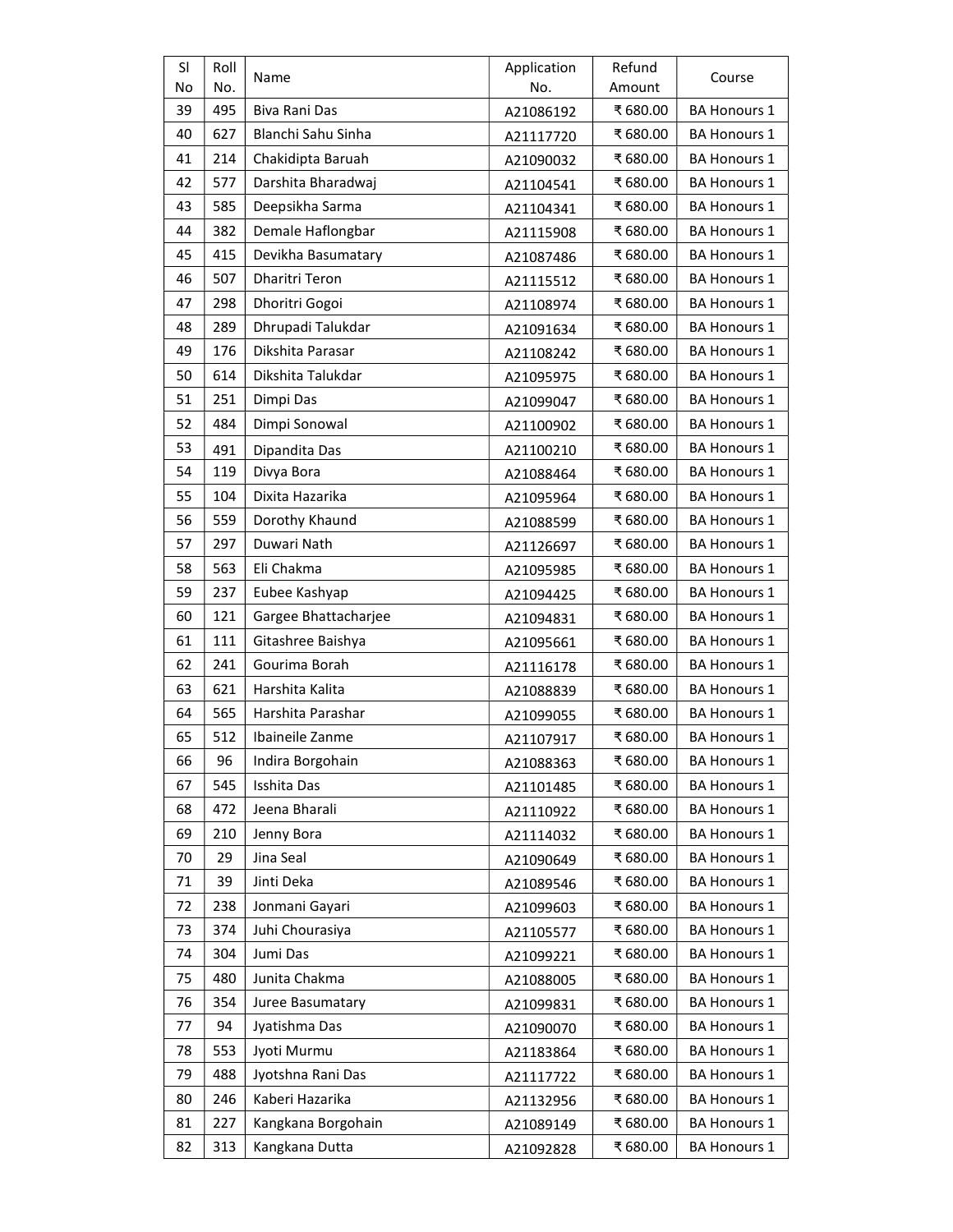| <b>SI</b><br>No | Roll<br>No. | Name                   | Application<br>No. | Refund<br>Amount | Course              |
|-----------------|-------------|------------------------|--------------------|------------------|---------------------|
| 83              | 262         | Kankana Devi           | A21100877          | ₹680.00          | <b>BA Honours 1</b> |
| 84              | 399         | Karabi Kalita          | A21092277          | ₹680.00          | <b>BA Honours 1</b> |
| 85              | 322         | Karina Das             | A21107739          | ₹680.00          | <b>BA Honours 1</b> |
| 86              | 225         | Kashmiri Barman        | A21087139          | ₹680.00          | <b>BA Honours 1</b> |
| 87              | 49          | Kasturee Choudhury     | A21088900          | ₹680.00          | <b>BA Honours 1</b> |
| 88              | 576         | Kasturi Sarmah         | A21106357          | ₹680.00          | <b>BA Honours 1</b> |
| 89              | 586         | Kaveri Medhi           | A21118288          | ₹680.00          | <b>BA Honours 1</b> |
| 90              | 461         | Kirtana Kashyap        | A21115541          | ₹680.00          | <b>BA Honours 1</b> |
| 91              | 129         | Krishna Deb            | A21114125          | ₹680.00          | <b>BA Honours 1</b> |
| 92              | 199         | Kritika Choudhury      | A21096813          | ₹680.00          | <b>BA Honours 1</b> |
| 93              | 110         | Lammuanching           | A21108052          | ₹680.00          | <b>BA Honours 1</b> |
| 94              | 294         | Laxmi Bala Nath        | A21148572          | ₹680.00          | <b>BA Honours 1</b> |
| 95              | 397         | Liza Das               | A21091596          | ₹680.00          | <b>BA Honours 1</b> |
| 96              | 554         | Liza Dowerah           | A21091382          | ₹680.00          | <b>BA Honours 1</b> |
| 97              | 25          | Lonismita Devi         | A21095817          | ₹680.00          | <b>BA Honours 1</b> |
| 98              | 517         | Lovely Kropi           | A21117580          | ₹680.00          | <b>BA Honours 1</b> |
| 99              | 143         | Madhusmita Dauka       | A21096740          | ₹680.00          | <b>BA Honours 1</b> |
| 100             | 208         | Madhusmita Roy         | A21094824          | ₹680.00          | <b>BA Honours 1</b> |
| 101             | 332         | Mahfuza Yasmin         | A21101402          | ₹680.00          | <b>BA Honours 1</b> |
| 102             | 613         | Mahismita Saud         | A21089788          | ₹680.00          | <b>BA Honours 1</b> |
| 103             | 334         | Malabika Thakuria Boro | A21090059          | ₹680.00          | <b>BA Honours 1</b> |
| 104             | 123         | Manalie Bora           | A21123031          | ₹680.00          | <b>BA Honours 1</b> |
| 105             | 493         | Manisha Singha         | A21094016          | ₹680.00          | <b>BA Honours 1</b> |
| 106             | 188         | Manmayuri Deka         | A21092875          | ₹680.00          | <b>BA Honours 1</b> |
| 107             | 122         | Manyata Borkakoti      | A21127158          | ₹680.00          | <b>BA Honours 1</b> |
| 108             | 343         | Maryam Jameelah        | A21108726          | ₹680.00          | <b>BA Honours 1</b> |
| 109             | 598         | Mimangsha Kashyap      | A21101108          | ₹680.00          | <b>BA Honours 1</b> |
| 110             | 572         | Minakshi Doloi         | A21092695          | ₹680.00          | <b>BA Honours 1</b> |
| 111             | 445         | Mondakranta Das        | A21088777          | ₹680.00          | <b>BA Honours 1</b> |
| 112             | 395         | Mousumi Das            | A21107302          | ₹680.00          | <b>BA Honours 1</b> |
| 113             | 95          | Mridusmita Bora        | A21115823          | ₹680.00          | <b>BA Honours 1</b> |
| 114             | 307         | Mrigakshee Chakravarty | A21110533          | ₹680.00          | <b>BA Honours 1</b> |
| 115             | 145         | Murchana Talukdar      | A21106883          | ₹680.00          | <b>BA Honours 1</b> |
| 116             | 339         | Muskan Khatoon         | A21088496          | ₹680.00          | <b>BA Honours 1</b> |
| 117             | 113         | Muskan Yeasmin         | A21094341          | ₹680.00          | <b>BA Honours 1</b> |
| 118             | 521         | Nabanita Haloi         | A21095538          | ₹680.00          | <b>BA Honours 1</b> |
| 119             | 370         | Nabanita Sarania       | A21122623          | ₹680.00          | <b>BA Honours 1</b> |
| 120             | 318         | Naina Deori            | A21115342          | ₹680.00          | <b>BA Honours 1</b> |
| 121             | 588         | Nasrina Yesmin         | A21093883          | ₹680.00          | <b>BA Honours 1</b> |
| 122             | 285         | Natalia Saikia         | A21182152          | ₹680.00          | <b>BA Honours 1</b> |
| 123             | 232         | Nazreen Begum          | A21100188          | ₹680.00          | <b>BA Honours 1</b> |
| 124             | 258         | Neeha Dev Nath         | A21100451          | ₹680.00          | <b>BA Honours 1</b> |
| 125             | 342         | Niharika Mahanta       | A21092950          | ₹680.00          | <b>BA Honours 1</b> |
| 126             | 503         | Niharika Pegu          | A21105893          | ₹680.00          | <b>BA Honours 1</b> |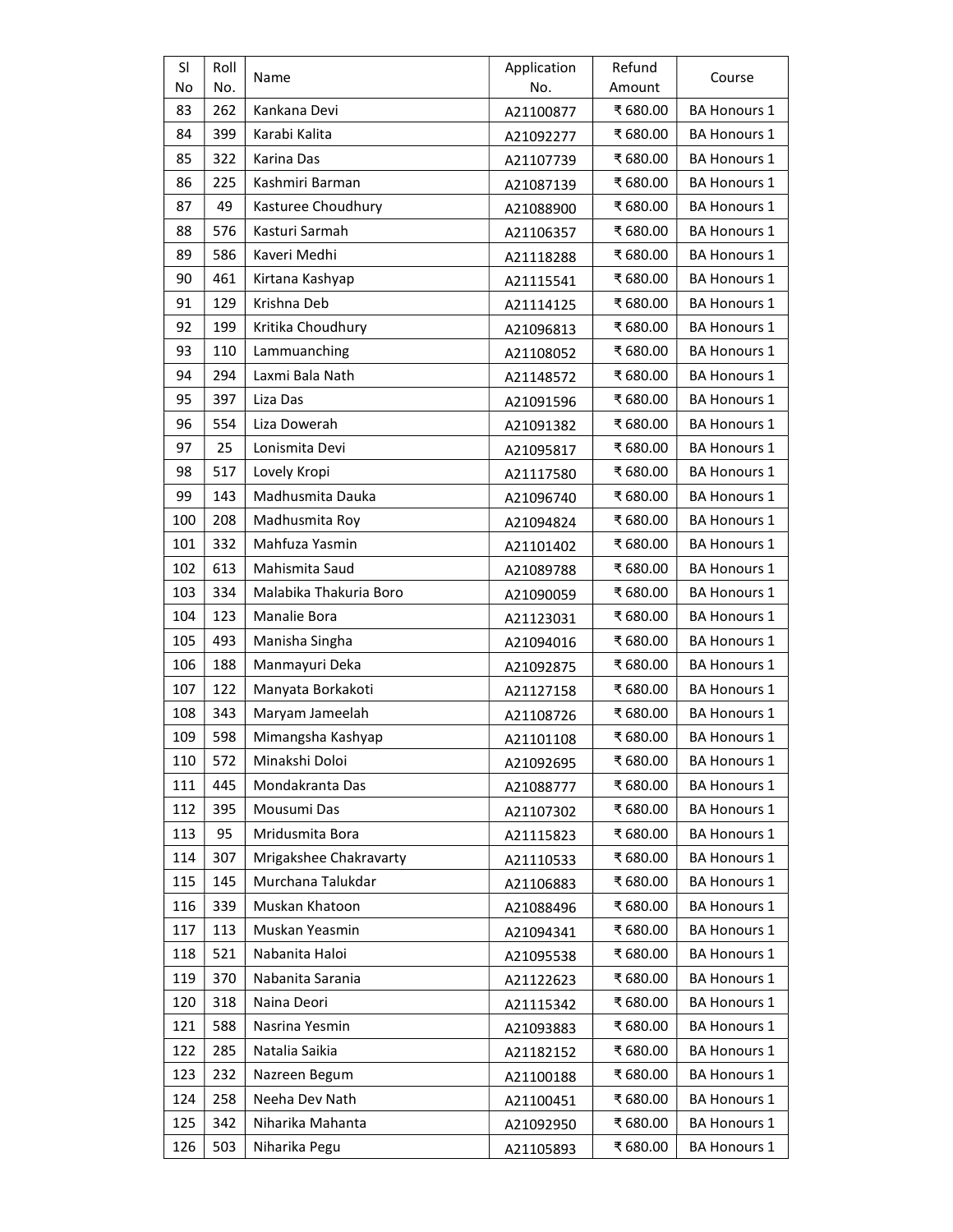| <b>SI</b><br>No | Roll<br>No. | Name                   | Application<br>No. | Refund<br>Amount | Course              |
|-----------------|-------------|------------------------|--------------------|------------------|---------------------|
| 127             | 335         | Nikita Deb             | A21089249          | ₹680.00          | <b>BA Honours 1</b> |
| 128             | 220         | Nishita Bharadwaj      | A21100544          | ₹680.00          | <b>BA Honours 1</b> |
| 129             | 148         | Pahari Bhuyan          | A21118693          | ₹680.00          | <b>BA Honours 1</b> |
| 130             | 467         | Pallabi Das            | A21116626          | ₹680.00          | <b>BA Honours 1</b> |
| 131             | 5           | Pallabi Gogoi          | A21100745          | ₹680.00          | <b>BA Honours 1</b> |
| 132             | 135         | Parinita Orang         | A21096080          | ₹680.00          | <b>BA Honours 1</b> |
| 133             | 255         | Parismita Das          | A21091277          | ₹680.00          | <b>BA Honours 1</b> |
| 134             | 390         | Piyalisa Johori        | A21112561          | ₹680.00          | <b>BA Honours 1</b> |
| 135             | 172         | Pragya Kar Purkayastha | A21126712          | ₹680.00          | <b>BA Honours 1</b> |
| 136             | 452         | Pragya Talukdar        | A21088371          | ₹680.00          | <b>BA Honours 1</b> |
| 137             | 98          | Prajukta Buragohain    | A21108818          | ₹680.00          | <b>BA Honours 1</b> |
| 138             | 623         | Prajukta Goswami       | A21086454          | ₹680.00          | <b>BA Honours 1</b> |
| 139             | 433         | Prastuti Borah         | A21101421          | ₹680.00          | <b>BA Honours 1</b> |
| 140             | 330         | Prastuti Sarma         | A21107880          | ₹680.00          | <b>BA Honours 1</b> |
| 141             | 575         | Prinisha Nunisa        | A21096512          | ₹680.00          | <b>BA Honours 1</b> |
| 142             | 240         | Priti Boro             | A21097340          | ₹680.00          | <b>BA Honours 1</b> |
| 143             | 381         | Pritirupa Sarma        | A21090172          | ₹680.00          | <b>BA Honours 1</b> |
| 144             | 477         | Pritisha Baishya       | A21092368          | ₹680.00          | <b>BA Honours 1</b> |
| 145             | 497         | Priya Rongpipi         | A21096768          | ₹680.00          | <b>BA Honours 1</b> |
| 146             | 171         | Priyanka Das           | A21089097          | ₹680.00          | <b>BA Honours 1</b> |
| 147             | 346         | Priyashi Chakraborty   | A21101301          | ₹680.00          | <b>BA Honours 1</b> |
| 148             | 302         | Pronami K Gogoi        | A21120619          | ₹680.00          | <b>BA Honours 1</b> |
| 149             | 441         | Purnima Mili           | A21114877          | ₹680.00          | <b>BA Honours 1</b> |
| 150             | 378         | Radha Rabha            | A21114852          | ₹680.00          | <b>BA Honours 1</b> |
| 151             | 476         | Radhika Rabha          | A21115079          | ₹680.00          | <b>BA Honours 1</b> |
| 152             | 190         | Rajashree Roy          | A21090188          | ₹680.00          | <b>BA Honours 1</b> |
| 153             | 583         | Rajasmita Sarma        | A21112331          | ₹680.00          | <b>BA Honours 1</b> |
| 154             | 205         | Rakshita Boro          | A21088605          | ₹680.00          | <b>BA Honours 1</b> |
| 155             | 412         | Rani Chetry            | A21094998          | ₹680.00          | <b>BA Honours 1</b> |
| 156             | 468         | Richa Ara Rahman       | A21092664          | ₹680.00          | <b>BA Honours 1</b> |
| 157             | 595         | Richa Das              | A21116777          | ₹680.00          | <b>BA Honours 1</b> |
| 158             | 92          | Rimli Bora             | A21100452          | ₹680.00          | <b>BA Honours 1</b> |
| 159             | 567         | Ringjali Naiding       | A21090361          | ₹680.00          | <b>BA Honours 1</b> |
| 160             | 519         | Ringmilee Langthasa    | A21094958          | ₹680.00          | <b>BA Honours 1</b> |
| 161             | 169         | Ripshikha Das          | A21086318          | ₹680.00          | <b>BA Honours 1</b> |
| 162             | 630         | Rishanee Bordoloi      | A21114697          | ₹680.00          | <b>BA Honours 1</b> |
| 163             | 261         | Rishmita Zillie        | A21089307          | ₹680.00          | <b>BA Honours 1</b> |
| 164             | 635         | Ritul Upadhyay         | A21092272          | ₹680.00          | <b>BA Honours 1</b> |
| 165             | 431         | Riya Haloi             | A21087142          | ₹680.00          | <b>BA Honours 1</b> |
| 166             | 270         | Riya Rabha             | A21105571          | ₹680.00          | <b>BA Honours 1</b> |
| 167             | 180         | Riya Rajbongshi        | A21090359          | ₹680.00          | <b>BA Honours 1</b> |
| 168             | 566         | Rupasree Panda         | A21106963          | ₹680.00          | <b>BA Honours 1</b> |
| 169             | 492         | Rwmwi Narzary          | A21094002          | ₹680.00          | <b>BA Honours 1</b> |
| 170             | 592         | Sabnoor Sultana        | A21089298          | ₹680.00          | <b>BA Honours 1</b> |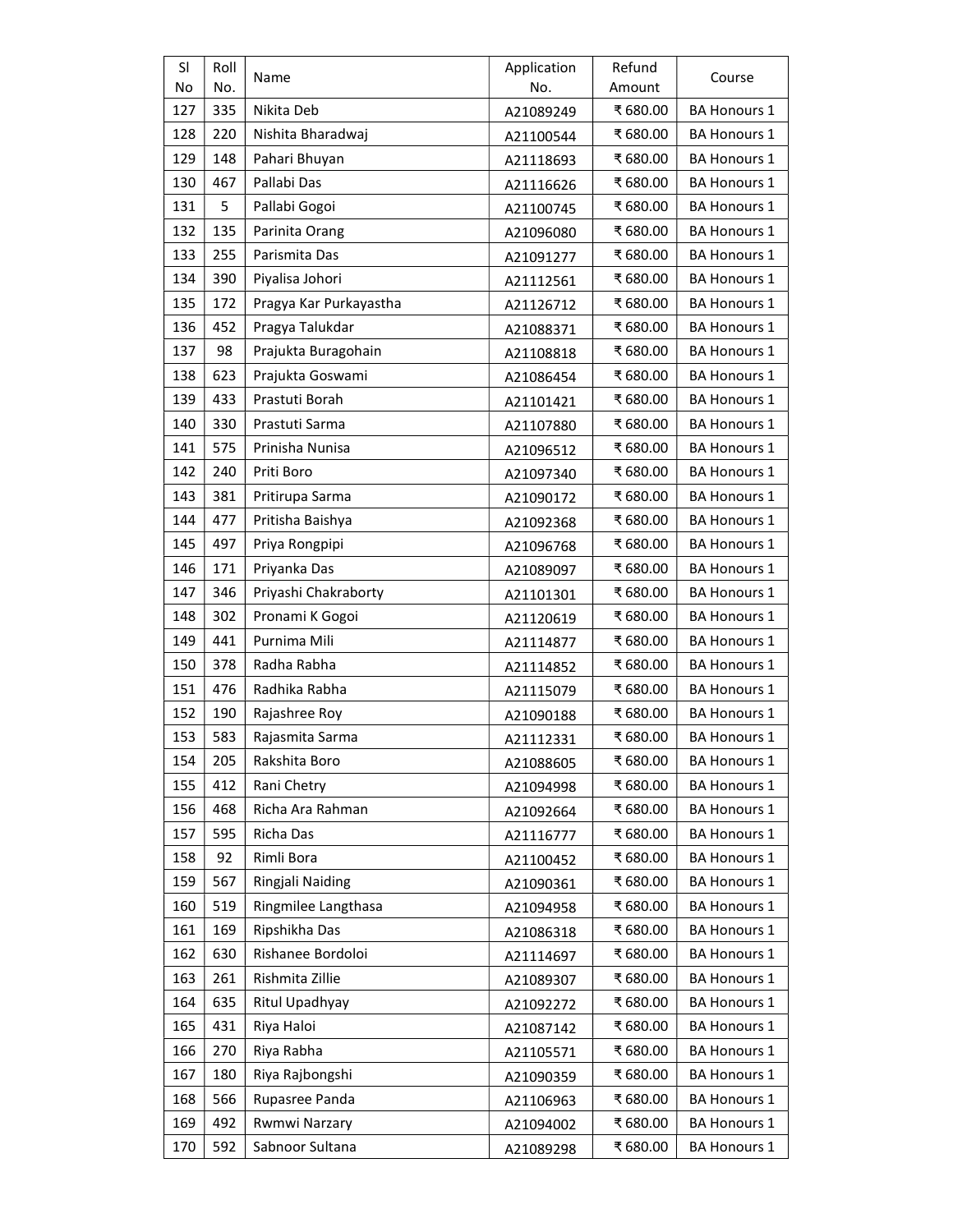| <b>SI</b> | Roll | Name                 | Application | Refund  | Course              |
|-----------|------|----------------------|-------------|---------|---------------------|
| No        | No.  |                      | No.         | Amount  |                     |
| 171       | 71   | Sandhya Kumari       | A21088630   | ₹680.00 | <b>BA Honours 1</b> |
| 172       | 428  | Sandika Basumatary   | A21107542   | ₹680.00 | <b>BA Honours 1</b> |
| 173       | 267  | Sangeeta Baishya     | A21090423   | ₹680.00 | <b>BA Honours 1</b> |
| 174       | 174  | Sania Yasmin         | A21102839   | ₹680.00 | <b>BA Honours 1</b> |
| 175       | 550  | Sanika Taid          | A21089529   | ₹680.00 | <b>BA Honours 1</b> |
| 176       | 427  | Sanjukta Kalita      | A21097358   | ₹680.00 | <b>BA Honours 1</b> |
| 177       | 203  | Santichaya Saloi     | A21116499   | ₹680.00 | <b>BA Honours 1</b> |
| 178       | 105  | Sapna Das            | A21095098   | ₹680.00 | <b>BA Honours 1</b> |
| 179       | 363  | Shahin Afridi        | A21086326   | ₹680.00 | <b>BA Honours 1</b> |
| 180       | 547  | Shamia Yasmin        | A21092479   | ₹680.00 | <b>BA Honours 1</b> |
| 181       | 483  | Shania Dibragede     | A21099234   | ₹680.00 | <b>BA Honours 1</b> |
| 182       | 47   | Sharmila Sonar       | A21112410   | ₹680.00 | <b>BA Honours 1</b> |
| 183       | 446  | Shilpi Shikha Sarma  | A21101076   | ₹680.00 | <b>BA Honours 1</b> |
| 184       | 336  | Shivanggi Goswami    | A21088504   | ₹680.00 | <b>BA Honours 1</b> |
| 185       | 385  | Shrayoshree Singha   | A21093622   | ₹680.00 | <b>BA Honours 1</b> |
| 186       | 340  | Shruti Kalita        | A21115501   | ₹680.00 | <b>BA Honours 1</b> |
| 187       | 250  | Simi Das             | A21100403   | ₹680.00 | <b>BA Honours 1</b> |
| 188       | 569  | Sonali Gogoi         | A21095322   | ₹680.00 | <b>BA Honours 1</b> |
| 189       | 396  | Sonali Singh         | A21131863   | ₹680.00 | <b>BA Honours 1</b> |
| 190       | 202  | Stuti Kakati         | A21116688   | ₹680.00 | <b>BA Honours 1</b> |
| 191       | 78   | Subhra Bose          | A21112855   | ₹680.00 | <b>BA Honours 1</b> |
| 192       | 327  | Sukanya Rajbongshi   | A21095613   | ₹680.00 | <b>BA Honours 1</b> |
| 193       | 464  | Sumi Boro            | A21105709   | ₹680.00 | <b>BA Honours 1</b> |
| 194       | 506  | Sunita Karmakar      | A21108212   | ₹680.00 | BA Honours 1        |
| 195       | 388  | Supriya Sarkar       | A21099781   | ₹680.00 | <b>BA Honours 1</b> |
| 196       | 580  | Surasmita Sharma     | A21095332   | ₹680.00 | <b>BA Honours 1</b> |
| 197       | 213  | Suzuka Tayung        | A21090401   | ₹680.00 | BA Honours 1        |
| 198       | 419  | Tanaya Sarma         | A21099758   | ₹680.00 | <b>BA Honours 1</b> |
| 199       | 99   | Tanisha Roy          | A21132521   | ₹680.00 | <b>BA Honours 1</b> |
| 200       | 498  | Tanushree Deka       | A21107017   | ₹680.00 | <b>BA Honours 1</b> |
| 201       | 593  | Taralee Baruah       | A21123972   | ₹680.00 | <b>BA Honours 1</b> |
| 202       | 570  | Traylinda Momin      | A21091451   | ₹680.00 | <b>BA Honours 1</b> |
| 203       | 253  | Tridisha Goswami     | A21096480   | ₹680.00 | <b>BA Honours 1</b> |
| 204       | 624  | Trisha Bora          | A21089210   | ₹680.00 | <b>BA Honours 1</b> |
| 205       | 228  | Trishna Das          | A21100409   | ₹680.00 | <b>BA Honours 1</b> |
| 206       | 75   | Upasana Roy          | A21091367   | ₹680.00 | <b>BA Honours 1</b> |
| 207       | 541  | Asiya Begum          | A21096713   | ₹680.00 | <b>BA Regular 1</b> |
| 208       | 526  | Darzamlien Infimate  | A21115015   | ₹680.00 | <b>BA Regular 1</b> |
| 209       | 548  | Janifar Hayat        | A21093806   | ₹680.00 | <b>BA Regular 1</b> |
| 210       | 513  | Klirmily Phangchopi  | A21118926   | ₹680.00 | <b>BA Regular 1</b> |
| 211       | 543  | Madhuri Pathak       | A21108302   | ₹680.00 | <b>BA Regular 1</b> |
| 212       | 481  | Rishita Mayanglambam | A21114190   | ₹680.00 | <b>BA Regular 1</b> |
| 213       | 546  | Sharika Rahman       | A21117138   | ₹680.00 | <b>BA Regular 1</b> |
| 214       | 611  | Simakshi Borah       | A21095840   | ₹680.00 | <b>BA Regular 1</b> |
|           |      |                      |             |         |                     |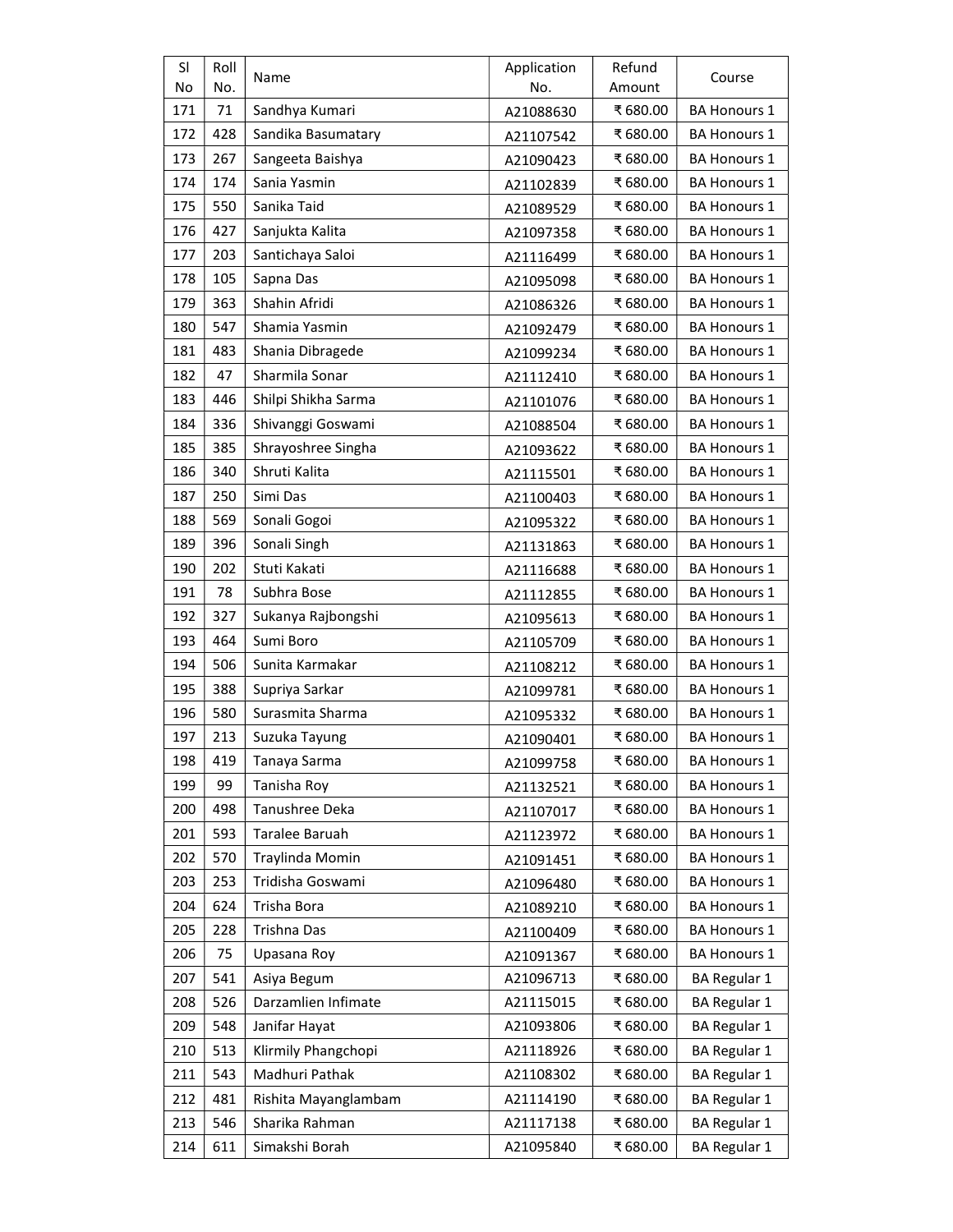| <b>SI</b> | Roll           | Name                    | Application | Refund   | Course               |
|-----------|----------------|-------------------------|-------------|----------|----------------------|
| No        | No.            |                         | No.         | Amount   |                      |
| 215       | 508            | Soniya Giri             | A21089946   | ₹680.00  | <b>BA Regular 1</b>  |
| 216       | 158            | Suraksha Sharma         | A21095074   | ₹680.00  | <b>BA Regular 1</b>  |
| 217       | 380            | Tina Kalita             | A21159665   | ₹680.00  | <b>BA Regular 1</b>  |
| 218       | 589            | Violina Das             | A21115905   | ₹680.00  | <b>BA Regular 1</b>  |
| 219       | 523            | Ziniya Das              | A21116817   | ₹680.00  | <b>BA Regular 1</b>  |
| 220       | 52             | Amina Firdoushi         | A21100389   | ₹680.00  | <b>BSc Honours 1</b> |
| 221       | 128            | Anjali Sarkar           | A21091924   | ₹680.00  | <b>BSc Honours 1</b> |
| 222       | 106            | Ankita Chakraborty      | A21107963   | ₹680.00  | <b>BSc Honours 1</b> |
| 223       | 308            | Ankita Kalita           | A21116395   | ₹680.00  | <b>BSc Honours 1</b> |
| 224       | 311            | Anushree Kundu          | A21125188   | ₹680.00  | <b>BSc Honours 1</b> |
| 225       | 239            | Barbi Kalita            | A21126347   | ₹680.00  | <b>BSc Honours 1</b> |
| 226       | 34             | Barsha Nath             | A21108728   | ₹680.00  | <b>BSc Honours 1</b> |
| 227       | 290            | <b>Bhanita Das</b>      | A21116793   | ₹680.00  | <b>BSc Honours 1</b> |
| 228       | 219            | Bharasha Deka           | A21088517   | ₹680.00  | <b>BSc Honours 1</b> |
| 229       | 10             | Bhaswati Phukan         | A21117410   | ₹680.00  | <b>BSc Honours 1</b> |
| 230       | 46             | Bhaswati Talukdar       | A21096132   | ₹680.00  | <b>BSc Honours 1</b> |
| 231       | 195            | Cheshemla W Chang       | A21089659   | ₹680.00  | <b>BSc Honours 1</b> |
| 232       | 207            | Chimpi Talukdar         | A21114261   | ₹680.00  | <b>BSc Honours 1</b> |
| 233       | 124            | Dhritashree Barman      | A21099700   | ₹680.00  | <b>BSc Honours 1</b> |
| 234       | 256            | Dhritismita Rabha       | A21089783   | ₹680.00  | <b>BSc Honours 1</b> |
| 235       | 127            | Dikhita Barman          | A21095139   | ₹680.00  | <b>BSc Honours 1</b> |
| 236       | 125            | Dora Ramchiary          | A21096459   | ₹680.00  | <b>BSc Honours 1</b> |
| 237       | 224            | Gargi Deka              | A21117752   | ₹680.00  | <b>BSc Honours 1</b> |
| 238       | 107            | H Robina Singha         | A21096657   | ₹ 680.00 | <b>BSc Honours 1</b> |
| 239       | 131            | Harshita Das            | A21089995   | ₹680.00  | <b>BSc Honours 1</b> |
| 240       | 161            | Himaksi Devi            | A21099083   | ₹680.00  | <b>BSc Honours 1</b> |
| 241       | $\overline{2}$ | Ishita Bhaumik          | A21182526   | ₹680.00  | <b>BSc Honours 1</b> |
| 242       | 255            | Jasmine Hansepi         | A21113457   | ₹680.00  | <b>BSc Honours 1</b> |
| 243       | 166            | Jumi Das                | A21106723   | ₹680.00  | <b>BSc Honours 1</b> |
| 244       | 41             | Jumi Kalita             | A21114692   | ₹680.00  | <b>BSc Honours 1</b> |
| 245       | 18             | Kaida Khatun            | A21095303   | ₹680.00  | <b>BSc Honours 1</b> |
| 246       | 16             | Kakali Kar              | A21095024   | ₹680.00  | <b>BSc Honours 1</b> |
| 247       | 77             | Kashmiri Baishya        | A21095272   | ₹680.00  | <b>BSc Honours 1</b> |
| 248       | 71             | Kasturi Bora            | A21099551   | ₹680.00  | <b>BSc Honours 1</b> |
| 249       | 59             | Kaushila Adhikary       | A21089711   | ₹680.00  | <b>BSc Honours 1</b> |
| 250       | 13             | Krishnali Kalita        | A21095232   | ₹680.00  | <b>BSc Honours 1</b> |
| 251       | 276            | Laishom Luxmi           | A21094058   | ₹680.00  | <b>BSc Honours 1</b> |
| 252       | 123            | M Athoibi Singhha       | A21113691   | ₹680.00  | <b>BSc Honours 1</b> |
| 253       | 132            | Maisnam Loya Leima      | A21097860   | ₹680.00  | <b>BSc Honours 1</b> |
| 254       | 30             | Majida Kabir Chowdhury  | A21096589   | ₹680.00  | <b>BSc Honours 1</b> |
| 255       | 65             | Manisha Baishya         | A21090129   | ₹680.00  | <b>BSc Honours 1</b> |
| 256       | 91             | Mary Englengpi          | A21096394   | ₹680.00  | <b>BSc Honours 1</b> |
| 257       | 24             | Mridusmita Bhattacharya | A21092347   | ₹680.00  | <b>BSc Honours 1</b> |
|           |                |                         |             |          |                      |
| 258       | 90             | Narji Gogoi             | A21095674   | ₹680.00  | <b>BSc Honours 1</b> |